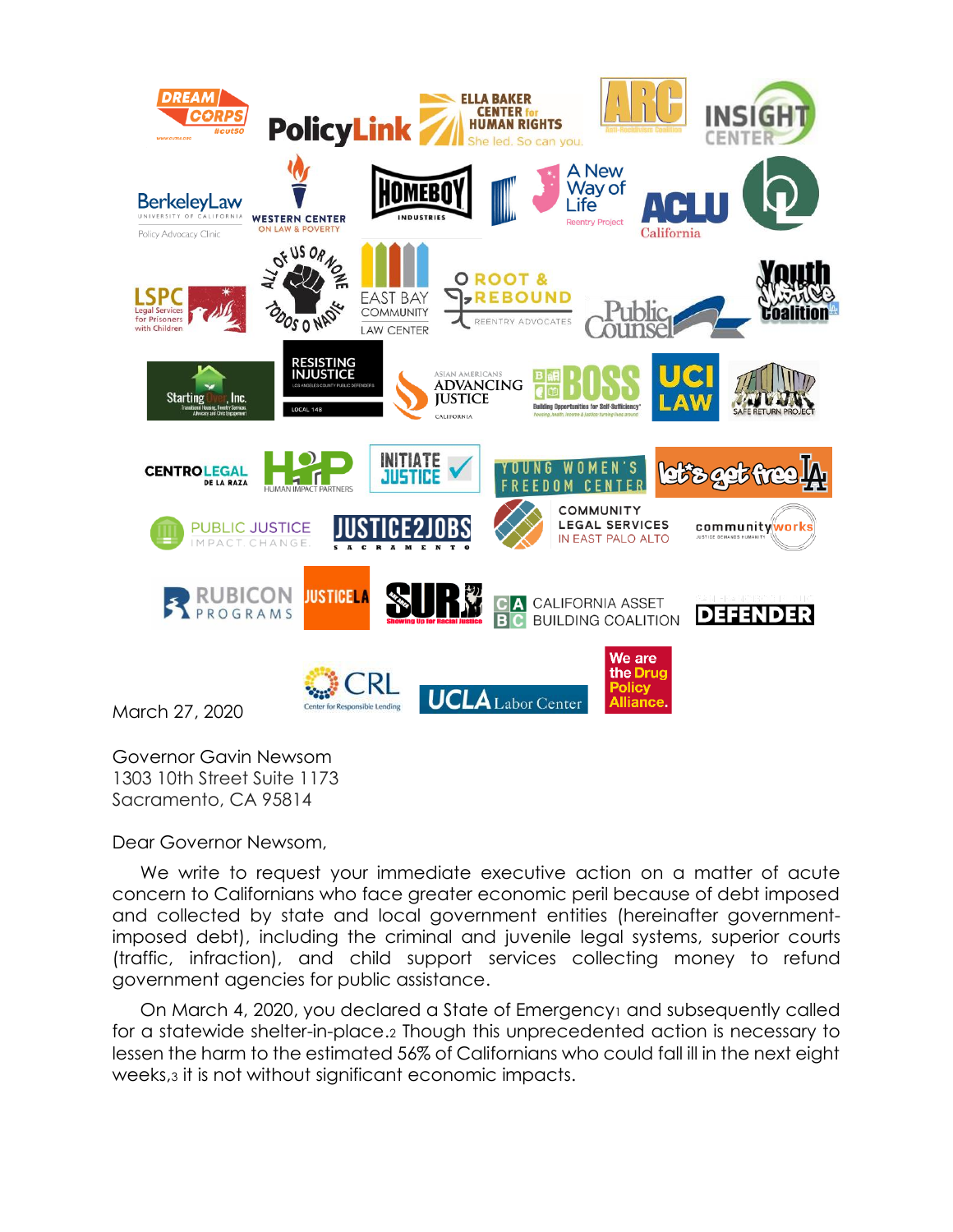### **The economic fallout from the COVID-19 crisis will be devastating, particularly for people of color, women, and low-income people.**

As you have mentioned, even before COVID-19, "California families were struggling with a crisis in the cost of living in our state due to the uneven economic recovery from the Great Recession and deepening economic inequality."<sup>4</sup> The COVID-19 pandemic is likely to lead to further loss of critical income and shelter for low-income people, particularly women and people of color—communities that already bear a disproportionate brunt of the economic sanctions imposed by government systems.

Furthermore, economic analysis shows that women and people of color will be hit hardest by the COVID-19 crisis, as they are disproportionately represented in jobs that will be lost or cut in this time.<sub>5</sub> As a result, continued assessment and collection of government-imposed debt during this crisis (including continued interest accrual and/or other sanctions for non-payment) will only exacerbate the economic hardship experienced by the most marginalized members of our community.

### **Ongoing assessment and collection of government-imposed debt undercuts efforts to build up family reserves and poses significant due process concerns.**

Federal and state policy makers are working tirelessly to develop new programs to put much-needed cash in the hands of families across the country. The federal government is set to provide direct cash payments to people across the country to help them through the crisis.<sub>6</sub> In addition, California's existing earned income tax credit (EITC) program provides a tax refund for the lowest-income Californians. The EITC is a critical poverty-fighting measure that builds up family reserves and economic resiliency, which many families depend on receiving at this time of year. The ongoing collection of government-imposed debt, specifically through tax intercepts, is in direct contravention to these efforts.

Additionally, shelter-in-place orders and court closures for the next 60 daysz will drastically reduce staffing at local and state agencies that provide procedural safeguards. These measure will further prevent people who owe debt from seeking remedies such as payment plans or reduced payment options, obtaining or providing evidence of error, or otherwise contesting their debt. As a result, continuing to assess or collect government-imposed debt under such circumstances would likely violate basic constitutional due process protections.

## **Jurisdictions across the state and country are making immediate changes to criminal, juvenile, traffic, infraction, and child support debt policies to curb the harm posed by this crisis.**

Numerous jurisdictions have already taken necessary steps to stop the assessment and collection of government-imposed debt in order to stem the harms of the ongoing public health and economic crises. Some jurisdictions have suspended interest accrual, defaults on payment plans, and referral to collection agencies for various debts owed to local entities;<sup>8</sup> suspended late fees and interest on all locallyheld debts; stopped imposing late penalties for all citations and referring overdue debts to the state revenue department for collections;<sup>10</sup> and taken other measures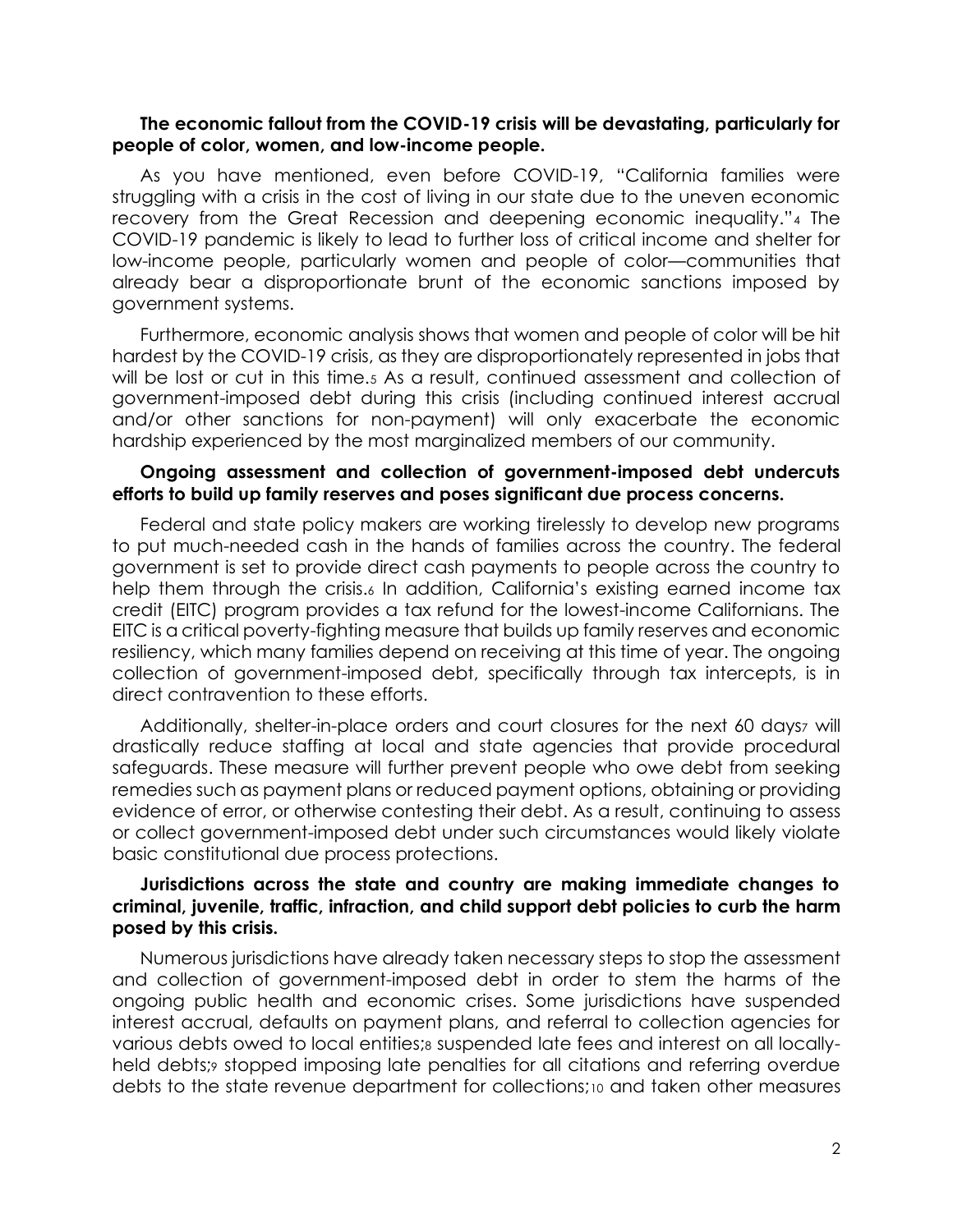to temporarily and/or permanently alleviate the economic burdens caused by such debts.<sup>11</sup>

In California, Chief Justice Tani Cantil-Sakauye has authorized time extensions for court procedures;<sup>12</sup> courts have requested various relief measures;<sup>13</sup> and some have extended payment due dates for fines and fees.<sup>14</sup> Child Support Services has also shut down all automated actions for bank levies and driver's license suspensions.<sup>15</sup> Under the direction of Controller Betty Yee, the Franchise Tax Board is also set to immediately suspend tax intercepts, bank levies, and wage garnishments for government-imposed debt.

Prior to the crisis, many counties ended the assessment and collection of juvenile16 and criminal fees,<sup>17</sup> and as you know, advocates (including many of the signatories here) are asking the State to reconsider the propriety of many of the fines and fees currently being imposed and collected.<sup>18</sup>

Given your proclamation of the COVID-19 State of Emergency and the significant and deepening economic impacts of this public health crisis, including the substantial loss of income and livelihoods that harms Californians' ability to pay for rent, food, utility bills, and other life necessities:

# **We call on you to take the following actions by executive order to ensure greater racial and economic justice and mitigate deepening financial hardship and disparities in California.**

- 1. Order the Franchise Tax Board immediately to suspend all tax intercepts, bank levies, and wage garnishments for all outstanding government-imposed debt for no less than 120 days or until the second full month following the end of the public health emergency, whichever is later, and encourage the Board to use its authority to release liability for payment of government-imposed debt where possible.<sup>19</sup>
- 2. Order the Franchise Tax Board immediately to cease accrual of interest and the imposition of other sanctions on outstanding government-imposed debt for no less than 120 days or until the second full month following the end of the public health emergency, whichever is later.
- 3. Order counties and courts to immediately recall past referrals and stop making new referrals of outstanding government-imposed debt to the Franchise Tax Board for no less than 120 days or until the second full month following the end of the public health emergency, whichever is later.
- 4. Order counties and courts to immediately suspend the collection of all government-imposed debt for no less than 120 days or until the second full month following the end of the public health emergency, whichever is later, including collection by local collection agencies and third-party agencies.
- 5. Order counties and courts to immediately stop assessing any new payments or government-imposed debt, and to cease accrual of interest and the imposition of other sanctions on outstanding government-imposed debt for no less than 120 days or until the second full month following the end of the public health emergency, whichever is later.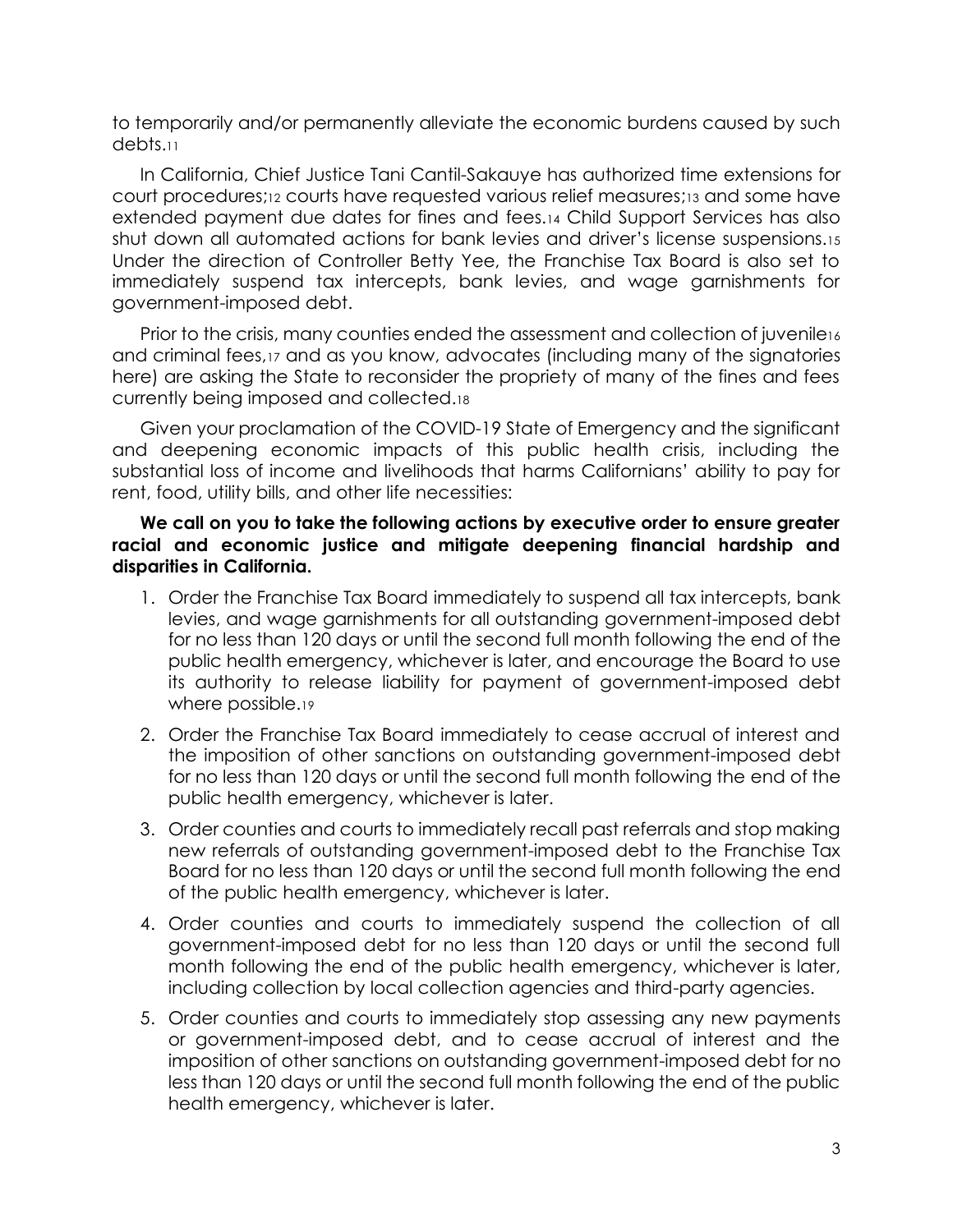6. Commit to not signing any legislation that would add additional monetary burdens, increase existing dollar amounts, or raise statutory limits on existing authorized monetary burdens, such as fines and fees imposed through the juvenile and criminal legal systems.

We need to relieve all Californians from the hardship of making ongoing payments on government-imposed debt burdens to help individuals, communities, and the state weather the current crisis and emerge more secure, just, productive, healthy, and hopeful.

# Sincerely,

Esteban Nuñez. #cut50 Manny Galindo, A New Way of Life Lizzie Buchen, ACLU of California Kent Mendoza, Anti-Recidivism Coalition Liza Chu, Asian Americans Advancing Justice California Rebekah Evanson, Bay Area Legal Aid Brandon Greene, Individual Donald Frazier, Building Opportunities for Self-Sufficiency California Asset Building Coalition Lucia Mattox, Center for Responsible Lending Caroline Martin Ramos, Centro Legal de la Raza Vinuta Naik, Community Legal Services in East Palo Alto Kyle Magallanes Castillo, Community Works Jeannette Zanipatin, Drug Policy Alliance Asher Waite-Jones, East Bay Community Law Center Emily Harris, Ella Baker Center for Human Rights Donna Harati, Homeboy Industries Sara Bilick, Human Impact Partners Greg Fidell, Initiate Justice Jhumpa Bhattacharya, Insight Center for Community Economic Development Lynn Berkley-Baskin, Justice2Jobs Justice LA Elisa Della Piana, Lawyer's Committee on Civil Rights – San Francisco Bay Area Dorsey Nunn, Legal Services for Prisoners with Children, All of Us or None Let's Get Free LA Local 148-LA County Public Defenders Union Lewis Brown, PolicyLink Milinida Kakani, Public Counsel Leslie A. Bailey, Public Justice Katherine Katcher & Sonja Tonnesen-Casalegno, Root & Rebound Jane Fischberg, Rubicon Programs Jessika Green, Safe Return Project Danica Rodarmel, San Francisco Public Defender's Office Elizabeth Fraser, Showing Up for Racial Justice Bay Area Jordanna Wong-Omshehe, Starting Over, Inc./Riverside Chapter of All of Us or None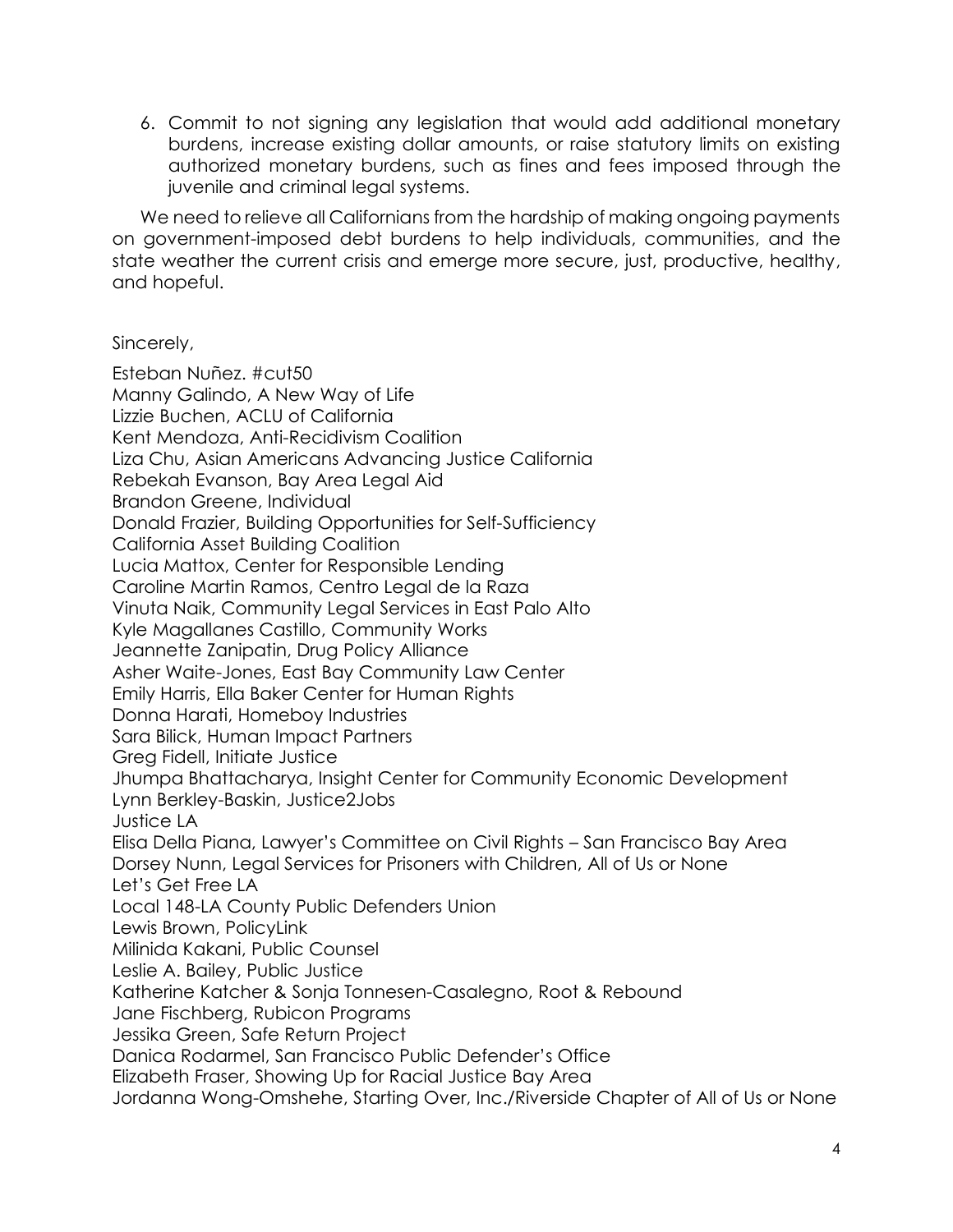Freddie Francis, Transgender Advocacy Group Stephanie Campos-Bui, UC Berkeley, School of Law, Policy Advocacy Clinic Stacey Tutt & Claire Raba, UC Irvine Consumer Law Clinic on behalf of their clients UCLA Labor Center Jess Bartholow, Western Center on Law and Poverty Amika Mota, Young Women's Freedom Center

Anthony Robles, Youth Justice Coalition

CC: The Honorable Holly J. Mitchell, California State Senate The Honorable Maria Elena Durazo, California State Senate The Honorable David Chiu, California State Assembly The Honorable Senate President and Lieutenant Governor Eleni Kounalakis The Honorable Xavier Becerra, California Attorney General The Honorable Fiona Ma, California State Treasurer The Honorable Betty Yee, California State Controller The Honorable Senate President pro Tempore Toni Atkins The Honorable Assembly Speaker Anthony Rendon Ann O'Leary, Chief of Staff, Office of the Governor Daniel Seeman, Deputy Cabinet Secretary, Office of the Governor

<sup>6</sup> CARES Act, H.R. 748, 116th Cong. (2020).

[http://sonoma.courts.ca.gov/sites/all/assets/pdfs/general-](http://sonoma.courts.ca.gov/sites/all/assets/pdfs/general-info/Statewide%20Order%20by%20the%20Chief%20Justice-Chair%20of%20the%20Judicial%20Council%20(3-23-2020).pdf)

<sup>1</sup> Executive Department, State of California, Proclamation of a State of Emergency, [https://www.gov.ca.gov/wp-content/uploads/2020/03/3.4.20-Coronavirus-SOE-Proclamation.pdf.](https://www.gov.ca.gov/wp-content/uploads/2020/03/3.4.20-Coronavirus-SOE-Proclamation.pdf)

<sup>2</sup> Executive Order N-33-20[, https://www.gov.ca.gov/wp-content/uploads/2020/03/3.19.20-attested-EO-N-](https://www.gov.ca.gov/wp-content/uploads/2020/03/3.19.20-attested-EO-N-33-20-COVID-19-HEALTH-ORDER.pdf)[33-20-COVID-19-HEALTH-ORDER.pdf.](https://www.gov.ca.gov/wp-content/uploads/2020/03/3.19.20-attested-EO-N-33-20-COVID-19-HEALTH-ORDER.pdf)

<sup>3</sup> Letter from Gavin Newsom, Governor of California, to The Honorable Donald J. Trump, President of the United States (Mar. 18, 2020[\) https://www.gov.ca.gov/wp-content/uploads/2020/03/3.18.20-Letter-USNS-](https://www.gov.ca.gov/wp-content/uploads/2020/03/3.18.20-Letter-USNS-Mercy-Hospital-Ship.pdf)[Mercy-Hospital-Ship.pdf.](https://www.gov.ca.gov/wp-content/uploads/2020/03/3.18.20-Letter-USNS-Mercy-Hospital-Ship.pdf)

<sup>4</sup> Letter from Gavin Newsom, Governor of California, to The Honorable Nancy Pelosi, Speaker of the U.S. House of Representatives, The Honorable Mitch McConnell, Majority Leader of the U.S. Senate, The Honorable Kevin McCarthy, Republican Leader of the U.S. House of Representatives, The Honorable Chuck Schumer, Democratic Leader of the U.S. Senate (Mar. 19, 2020), [https://www.gov.ca.gov/wp](https://www.gov.ca.gov/wp-content/uploads/2020/03/3.19.20-Letter.pdf)[content/uploads/2020/03/3.19.20-Letter.pdf.](https://www.gov.ca.gov/wp-content/uploads/2020/03/3.19.20-Letter.pdf)

<sup>5</sup> Kori Hale, "The Economic Impact of COVID-19 Will Hit Minorities the Hardest," Forbes (Mar. 17, 2020), [https://www.forbes.com/sites/korihale/2020/03/17/the-economic-impact-of-covid-19-will-hit-minorities-the](https://www.forbes.com/sites/korihale/2020/03/17/the-economic-impact-of-covid-19-will-hit-minorities-the-hardest/#13be525110c0)[hardest/#13be525110c0.](https://www.forbes.com/sites/korihale/2020/03/17/the-economic-impact-of-covid-19-will-hit-minorities-the-hardest/#13be525110c0)

<sup>7</sup> Judicial Council of California, Statewide Order by Hon. Tani G. Cantil-Sakauye, Chief Justice of California and Chair of the Judicial Council (Mar. 23, 2020),

[info/Statewide%20Order%20by%20the%20Chief%20Justice-Chair%20of%20the%20Judicial%20Council%20\(3-](http://sonoma.courts.ca.gov/sites/all/assets/pdfs/general-info/Statewide%20Order%20by%20the%20Chief%20Justice-Chair%20of%20the%20Judicial%20Council%20(3-23-2020).pdf) [23-2020\).pdf.](http://sonoma.courts.ca.gov/sites/all/assets/pdfs/general-info/Statewide%20Order%20by%20the%20Chief%20Justice-Chair%20of%20the%20Judicial%20Council%20(3-23-2020).pdf)

<sup>8</sup> City of Chicago, Office of the Mayor, Mayor Lightfoot Announces Temporary Suspension of Debt Collection, Ticketing and Towing Practices to Provide Relief In Response to the COVID-19 Outbreak (Mar. 18, 2020),

[https://www.chicago.gov/content/dam/city/depts/mayor/Press%20Room/Press%20Releases/2020/March/](https://www.chicago.gov/content/dam/city/depts/mayor/Press%20Room/Press%20Releases/2020/March/SuspensionTicketingDebt.pdf) [SuspensionTicketingDebt.pdf.](https://www.chicago.gov/content/dam/city/depts/mayor/Press%20Room/Press%20Releases/2020/March/SuspensionTicketingDebt.pdf)

<sup>9</sup> Hannah Bueller, "City of Buffalo Suspends School Speed Zone Enforcement, Closes City Hall," WKBW Buffalo (Mar. 16, 2020), [https://www.wkbw.com/news/local-news/city-of-buffalo-suspends-school-speed](https://www.wkbw.com/news/local-news/city-of-buffalo-suspends-school-speed-zone-enforcement-closes-city-hall)[zone-enforcement-closes-city-hall.](https://www.wkbw.com/news/local-news/city-of-buffalo-suspends-school-speed-zone-enforcement-closes-city-hall)